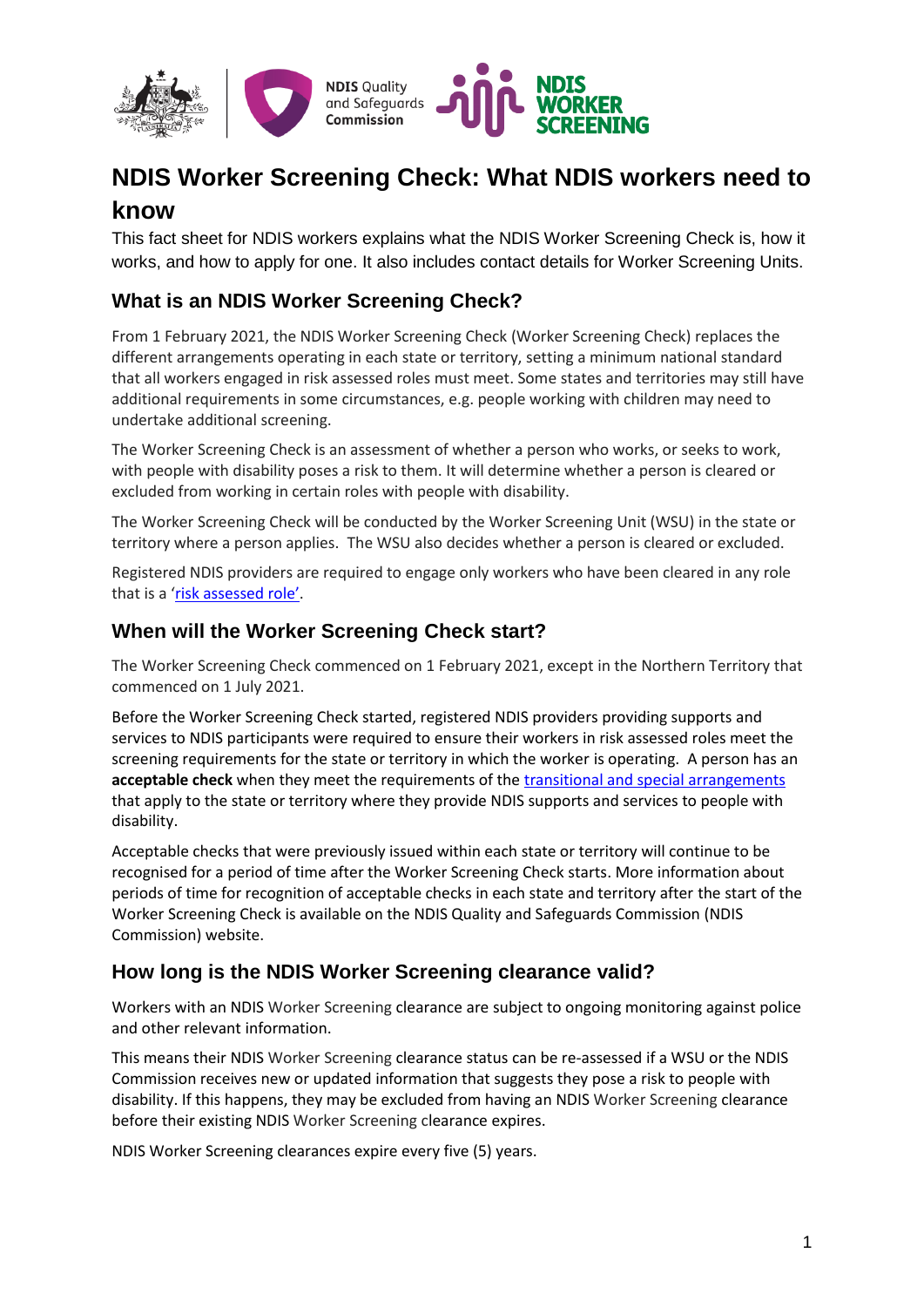

# **Do I need to get an NDIS Worker Screening clearance?**

You may need to apply for a Worker Screening Check and obtain an NDIS Worker Screening clearance if you work for a registered NDIS provider in a risk assessed role and:

- your acceptable check is no longer valid (for example, it has expired) in the state or territory where you provide NDIS supports and services, **or**
- you do not hold an acceptable check or an NDIS Worker Screening clearance.

A risk assessed role is one that:

- involves the **direct delivery o[f specified services and supports](https://www.ndiscommission.gov.au/document/891)** to people with disability; or
- is likely to have **more than incidental contact with people with disability** as a normal part of your duties. This includes physical contact; face-to-face contact; oral, written and electronic communication with people with disability in various circumstances; or
- is a **key personnel** role for example, if you hold an executive, senior management or decision-making position of a registered NDIS provider including as a member of the board. The full definition of key personnel is in section 11A of the *[National Disability Insurance](https://www.legislation.gov.au/Details/C2020C00392)  [Scheme Act 2013](https://www.legislation.gov.au/Details/C2020C00392)*.

Registered NDIS providers are responsible for identifying the risk assessed roles in their organisation.

If you work for a registered NDIS provider, but not in a risk assessed role, you will not be required to hold an NDIS Worker Screening clearance. However, the registered NDIS provider that employs or otherwise engages you may choose to ask you to apply for a Worker Screening Check and obtain an NDIS Worker Screening clearance.

Unregistered NDIS providers, self-managed and plan-managed participants can choose to ask their workers apply for a Worker Screening Check and obtain an NDIS Worker Screening clearance, but this is not mandatory.

#### **How do I apply for a Worker Screening Check?**

You will be able to apply for a Worker Screening Check through your state or territory's WSU.

For more information about how to apply for a Worker Screening Check, including application fees, please visit the WSU webpage for the state or territory where you live or work.

- Australian Capital Territory[: Access Canberra](https://www.accesscanberra.act.gov.au/app/home)
- New South Wales: [Office of the Children's Guardian](http://www.service.nsw.gov.au/ndiswc)
- Northern Territory: NT [Police, Fire and Emergency Services](https://forms.pfes.nt.gov.au/safent/)
- Queensland[: Department of Seniors, Disability Services and Aboriginal and Torres Strait](http://workerscreening.communities.qld.gov.au/)  [Islander Partnerships](http://workerscreening.communities.qld.gov.au/)
- South Australia: [Department of Human Services](https://screening.sa.gov.au/)
- Tasmania[: Consumer, Building and Occupational Services](https://www.cbos.tas.gov.au/topics/licensing-and-registration/registrations/work-with-vulnerable-people)
- Victoria[: Department of Justice and Community Safety](https://www.vic.gov.au/ndis-worker-screening-check)
- Western Australia[: Department of Communities](https://www.wa.gov.au/organisation/department-of-communities/ndis-worker-screening-check)

#### **Can I work for a registered provider in a risk assessed role before I have an NDIS Worker Screening clearance?**

Depending on the laws in your state or territory, you may begin working in a risk assessed role once you have submitted an application for a Worker Screening Check, but before you have been granted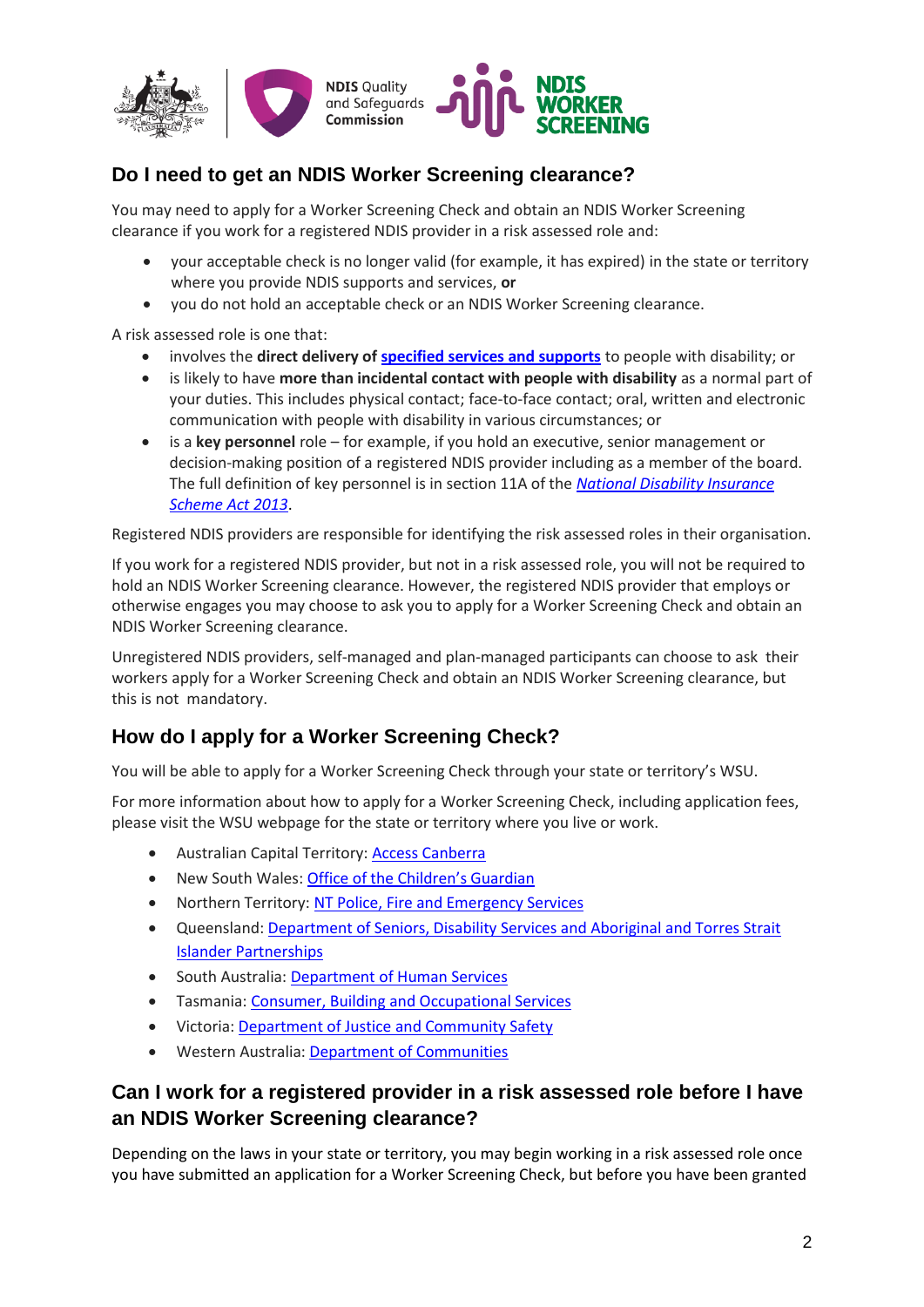

an NDIS Worker Screening clearance. In these circumstances, registered NDIS providers must ensure they have appropriate safeguards in place.

Registered NDIS providers should know the requirements in each state and territory in which they deliver NDIS supports and services, as some states and territories do not permit a worker to commence employment until they hold an NDIS Worker Screening clearance.

## **How will I know if I get an NDIS Worker Screening clearance or an NDIS Worker Screening exclusion?**

The WSU of the state or territory in which you applied will tell you the outcome of your Worker Screening Check application.

Your employer will receive email notification of your clearance status once the WSU has determined your application outcome. If you work for other employers and they have linked to you on the NDIS Worker Screening Database (NWSD) they will also be able to see your clearance status.

The NDIS Commission will be able to see your clearance status on the NWSD.

#### **What if I get an exclusion?**

If you have received an NDIS Worker Screening exclusion as a result of your Worker Screening Check, a registered NDIS provider cannot allow you to work in a risk assessed role.

#### **What is the NDIS Worker Screening Database?**

The NWSD is held by the NDIS Commission.

The NWSD:

- holds a register of cleared and excluded workers as determined by each state and territory's **WSU**
- supports national ongoing monitoring of the criminal history records of workers with NDIS Worker Screening clearances
- means NDIS providers across the country can use a single online portal to verify their workers' Worker Screening Check applications, and review the NDIS Worker Screening clearances of prospective workers, without needing to contact individual state and territory **WSUs**
- helps NDIS providers with record-keeping requirements.

The NWSD **only** holds information about workers' NDIS Worker Screening clearance status for those workers who have undergone a Worker Screening Check. It will not hold information about acceptable checks. It will not hold the personal information used by a state or territory WSU to assess a worker's Worker Screening Check outcome.

#### **When will the NWSD go live?**

The NWSD will commence operation from 1 February 2021.

#### **More information**

#### **Legislation**

- NDIS (Practice Standards [Worker Screening\) Rules 2018](https://www.legislation.gov.au/Details/F2020C01138)
- *[National Disability Insurance Scheme Act 2013](https://www.legislation.gov.au/Details/C2020C00392)*